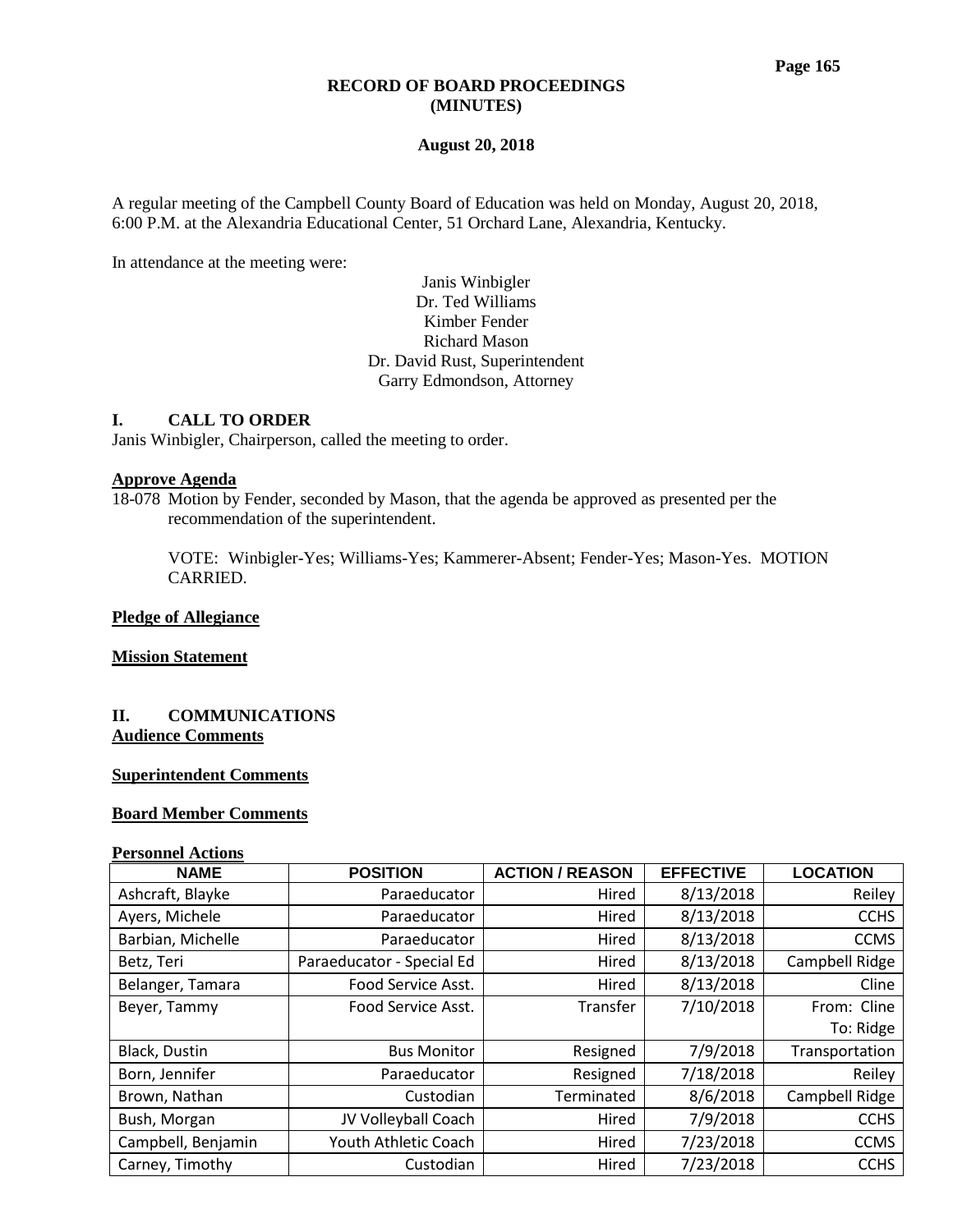| Lunchroom Monitor<br>7/16/2018<br>Cline<br>Critcher, Victoria<br>Teacher<br>Hired<br>8/13/2018<br><b>CCMS</b><br>Cropenbaker, Brittany<br>Teacher<br>Hired<br><b>FRC Coordinator</b><br>8/31/2018<br>Cross, Linda<br>Retired<br>Reiley<br>Cullum, Leigh<br>Teacher<br>Resigned<br>7/9/2018<br>Cline<br>Crossroads<br>Cummins, Judy<br>Lunchroom monitor<br>8/15/2018<br>Hired<br>Diesman, Megan<br>Paraeducator<br>Hired<br>8/13/2018<br>Cline<br>8/13/2018<br>Alex Ed Center<br>Ehrman, Michele<br>Teacher<br>Hired<br>Food Service Asst.<br>8/13/2018<br><b>CCHS</b><br>Emerson, Helen<br>Hired<br>Campbell Ridge<br>21st Century Coordinator<br>Resigned<br>8/6/2018<br>Farley, Megan<br>8/13/2018<br>Flynn, Dennis<br>Teacher<br>Hired<br>Alex Ed Center<br>7/23/2018<br>Gabbard, Willie<br><b>CCHS</b><br>Custodian<br>Hired<br>Gabbard, Joseph<br><b>Bus Driver</b><br>8/13/2018<br>Transportation<br>Hired<br>From: Cline<br>Gillispie, Leslie<br>Food Service Asst.<br>Transfer<br>7/10/2018<br>To: Grant's Lick<br>Transfer<br>7/10/2018<br>Groneck, Donna<br>Food Service Asst.<br>From: Ridge<br>To: Grant's Lick<br>Transfer<br>7/10/2018<br>Guthier, Rebecca<br>From: Grant's<br>Food Service Asst.<br>Lick To: Cline<br>7/27/2018<br>Hall, Allen<br><b>Bus Monitor</b><br>Resigned<br>Transportation<br>7/1/2018<br>Hired<br>Crossroads<br>Hartig, Betsy<br>Teacher<br>Paraeducator<br>8/13/2018<br>Crossroads<br>Herrmann, Amber<br>Hired<br>7/10/2018<br>Campbell Ridge<br>Holmes, Jaclyn<br>Speech Language<br>Resigned<br>Pathologist<br><b>CCHS</b><br>Hubbard, Stephyne<br>7/23/2018<br>Custodian<br>Hired<br>Jones, Kelly<br>8/13/2018<br>Reiley<br>Clerk<br>Hired<br>Kordenbrock, Natalie<br>Teacher - ELA<br>7/23/2018<br><b>CCMS</b><br>Hired<br>Transfer<br>8/13/2018<br><b>CCMS</b><br>Kremer, Rebecca<br>Food Service Asst.<br>Lange, Amy<br><b>LMC Paraeducator</b><br>Resigned<br>7/9/2018<br>Crossroads/Ridge<br>7/1/2018<br><b>CCMS</b><br>Lewis, lan<br><b>Assistant Football Coach</b><br>Hired<br>Teacher<br>7/31/2018<br><b>CCHS</b><br>Lickert, Stephen<br>Resigned<br>7/23/2018<br>Mason, Justin<br>Youth Athletic Coach<br><b>CCMS</b><br>Hired<br>7/9/2018<br>Maxedon, Amber<br>Paraeducator<br>Resigned<br>Crossroads<br>McBride, Jennifer<br>8/13/2018<br>Paraeducator<br>Reiley<br>Hired<br>Paraeducator - Special Ed<br>8/13/2018<br>McVey, Angela<br>Campbell Ridge<br>Hired<br>Nicholas, Brittany<br>7/1/2018<br><b>CCMS</b><br>Dance Team Sponsor<br>Hired<br>7/6/2018<br>Campbell Ridge<br>Teacher<br>Resigned<br>Peace, Laurie<br>Paraeducator - Library<br>7/12/2018<br>Pfefferman, Cindy<br>Hired<br>Crossroads/Ridge<br>Media Center<br>Shirley, Carah<br>7/13/2018<br>Teacher<br>Hired<br>Alex Ed Center<br>Spaulding, William<br>Youth Athletic Coach<br>Hired<br>7/23/2018<br><b>CCMS</b><br>Staff, Adam<br>7/11/2018<br>Teacher<br>Hired<br>Crossroads<br>7/9/2018<br>Alex Ed Center<br>Teacher<br>Resigned<br>Stamper, Jerry<br>Special Ed Teacher<br>7/11/2018<br>Stewart, Malinda<br>Crossroads<br>Hired<br>Interventionist<br>Paraeducator<br>7/16/2018<br>Crossroads<br>Taylor, Benjamin<br>Resigned<br>7/9/2018<br>Taylor, Christina<br>Paraeducator<br>Campbell Ridge<br>Resigned<br><b>CCMS</b><br>Turner, Stephanie<br>Teacher<br>Resigned<br>7/23/2018<br>Transportation | Coppes, Layne Nicole | Paraeducator &    | Hired | 8/13/2018 | Crossroads |  |
|-------------------------------------------------------------------------------------------------------------------------------------------------------------------------------------------------------------------------------------------------------------------------------------------------------------------------------------------------------------------------------------------------------------------------------------------------------------------------------------------------------------------------------------------------------------------------------------------------------------------------------------------------------------------------------------------------------------------------------------------------------------------------------------------------------------------------------------------------------------------------------------------------------------------------------------------------------------------------------------------------------------------------------------------------------------------------------------------------------------------------------------------------------------------------------------------------------------------------------------------------------------------------------------------------------------------------------------------------------------------------------------------------------------------------------------------------------------------------------------------------------------------------------------------------------------------------------------------------------------------------------------------------------------------------------------------------------------------------------------------------------------------------------------------------------------------------------------------------------------------------------------------------------------------------------------------------------------------------------------------------------------------------------------------------------------------------------------------------------------------------------------------------------------------------------------------------------------------------------------------------------------------------------------------------------------------------------------------------------------------------------------------------------------------------------------------------------------------------------------------------------------------------------------------------------------------------------------------------------------------------------------------------------------------------------------------------------------------------------------------------------------------------------------------------------------------------------------------------------------------------------------------------------------------------------------------------------------------------------------------------------------------------------------------------------------------------------------------------------------------------------------------------------------------------------------------------------------------------------------------------------------------------------------------------------------------------------------------|----------------------|-------------------|-------|-----------|------------|--|
|                                                                                                                                                                                                                                                                                                                                                                                                                                                                                                                                                                                                                                                                                                                                                                                                                                                                                                                                                                                                                                                                                                                                                                                                                                                                                                                                                                                                                                                                                                                                                                                                                                                                                                                                                                                                                                                                                                                                                                                                                                                                                                                                                                                                                                                                                                                                                                                                                                                                                                                                                                                                                                                                                                                                                                                                                                                                                                                                                                                                                                                                                                                                                                                                                                                                                                                                           |                      |                   |       |           |            |  |
|                                                                                                                                                                                                                                                                                                                                                                                                                                                                                                                                                                                                                                                                                                                                                                                                                                                                                                                                                                                                                                                                                                                                                                                                                                                                                                                                                                                                                                                                                                                                                                                                                                                                                                                                                                                                                                                                                                                                                                                                                                                                                                                                                                                                                                                                                                                                                                                                                                                                                                                                                                                                                                                                                                                                                                                                                                                                                                                                                                                                                                                                                                                                                                                                                                                                                                                                           |                      |                   |       |           |            |  |
|                                                                                                                                                                                                                                                                                                                                                                                                                                                                                                                                                                                                                                                                                                                                                                                                                                                                                                                                                                                                                                                                                                                                                                                                                                                                                                                                                                                                                                                                                                                                                                                                                                                                                                                                                                                                                                                                                                                                                                                                                                                                                                                                                                                                                                                                                                                                                                                                                                                                                                                                                                                                                                                                                                                                                                                                                                                                                                                                                                                                                                                                                                                                                                                                                                                                                                                                           |                      |                   |       |           |            |  |
|                                                                                                                                                                                                                                                                                                                                                                                                                                                                                                                                                                                                                                                                                                                                                                                                                                                                                                                                                                                                                                                                                                                                                                                                                                                                                                                                                                                                                                                                                                                                                                                                                                                                                                                                                                                                                                                                                                                                                                                                                                                                                                                                                                                                                                                                                                                                                                                                                                                                                                                                                                                                                                                                                                                                                                                                                                                                                                                                                                                                                                                                                                                                                                                                                                                                                                                                           |                      |                   |       |           |            |  |
|                                                                                                                                                                                                                                                                                                                                                                                                                                                                                                                                                                                                                                                                                                                                                                                                                                                                                                                                                                                                                                                                                                                                                                                                                                                                                                                                                                                                                                                                                                                                                                                                                                                                                                                                                                                                                                                                                                                                                                                                                                                                                                                                                                                                                                                                                                                                                                                                                                                                                                                                                                                                                                                                                                                                                                                                                                                                                                                                                                                                                                                                                                                                                                                                                                                                                                                                           |                      |                   |       |           |            |  |
|                                                                                                                                                                                                                                                                                                                                                                                                                                                                                                                                                                                                                                                                                                                                                                                                                                                                                                                                                                                                                                                                                                                                                                                                                                                                                                                                                                                                                                                                                                                                                                                                                                                                                                                                                                                                                                                                                                                                                                                                                                                                                                                                                                                                                                                                                                                                                                                                                                                                                                                                                                                                                                                                                                                                                                                                                                                                                                                                                                                                                                                                                                                                                                                                                                                                                                                                           |                      |                   |       |           |            |  |
|                                                                                                                                                                                                                                                                                                                                                                                                                                                                                                                                                                                                                                                                                                                                                                                                                                                                                                                                                                                                                                                                                                                                                                                                                                                                                                                                                                                                                                                                                                                                                                                                                                                                                                                                                                                                                                                                                                                                                                                                                                                                                                                                                                                                                                                                                                                                                                                                                                                                                                                                                                                                                                                                                                                                                                                                                                                                                                                                                                                                                                                                                                                                                                                                                                                                                                                                           |                      |                   |       |           |            |  |
|                                                                                                                                                                                                                                                                                                                                                                                                                                                                                                                                                                                                                                                                                                                                                                                                                                                                                                                                                                                                                                                                                                                                                                                                                                                                                                                                                                                                                                                                                                                                                                                                                                                                                                                                                                                                                                                                                                                                                                                                                                                                                                                                                                                                                                                                                                                                                                                                                                                                                                                                                                                                                                                                                                                                                                                                                                                                                                                                                                                                                                                                                                                                                                                                                                                                                                                                           |                      |                   |       |           |            |  |
|                                                                                                                                                                                                                                                                                                                                                                                                                                                                                                                                                                                                                                                                                                                                                                                                                                                                                                                                                                                                                                                                                                                                                                                                                                                                                                                                                                                                                                                                                                                                                                                                                                                                                                                                                                                                                                                                                                                                                                                                                                                                                                                                                                                                                                                                                                                                                                                                                                                                                                                                                                                                                                                                                                                                                                                                                                                                                                                                                                                                                                                                                                                                                                                                                                                                                                                                           |                      |                   |       |           |            |  |
|                                                                                                                                                                                                                                                                                                                                                                                                                                                                                                                                                                                                                                                                                                                                                                                                                                                                                                                                                                                                                                                                                                                                                                                                                                                                                                                                                                                                                                                                                                                                                                                                                                                                                                                                                                                                                                                                                                                                                                                                                                                                                                                                                                                                                                                                                                                                                                                                                                                                                                                                                                                                                                                                                                                                                                                                                                                                                                                                                                                                                                                                                                                                                                                                                                                                                                                                           |                      |                   |       |           |            |  |
|                                                                                                                                                                                                                                                                                                                                                                                                                                                                                                                                                                                                                                                                                                                                                                                                                                                                                                                                                                                                                                                                                                                                                                                                                                                                                                                                                                                                                                                                                                                                                                                                                                                                                                                                                                                                                                                                                                                                                                                                                                                                                                                                                                                                                                                                                                                                                                                                                                                                                                                                                                                                                                                                                                                                                                                                                                                                                                                                                                                                                                                                                                                                                                                                                                                                                                                                           |                      |                   |       |           |            |  |
|                                                                                                                                                                                                                                                                                                                                                                                                                                                                                                                                                                                                                                                                                                                                                                                                                                                                                                                                                                                                                                                                                                                                                                                                                                                                                                                                                                                                                                                                                                                                                                                                                                                                                                                                                                                                                                                                                                                                                                                                                                                                                                                                                                                                                                                                                                                                                                                                                                                                                                                                                                                                                                                                                                                                                                                                                                                                                                                                                                                                                                                                                                                                                                                                                                                                                                                                           |                      |                   |       |           |            |  |
|                                                                                                                                                                                                                                                                                                                                                                                                                                                                                                                                                                                                                                                                                                                                                                                                                                                                                                                                                                                                                                                                                                                                                                                                                                                                                                                                                                                                                                                                                                                                                                                                                                                                                                                                                                                                                                                                                                                                                                                                                                                                                                                                                                                                                                                                                                                                                                                                                                                                                                                                                                                                                                                                                                                                                                                                                                                                                                                                                                                                                                                                                                                                                                                                                                                                                                                                           |                      |                   |       |           |            |  |
|                                                                                                                                                                                                                                                                                                                                                                                                                                                                                                                                                                                                                                                                                                                                                                                                                                                                                                                                                                                                                                                                                                                                                                                                                                                                                                                                                                                                                                                                                                                                                                                                                                                                                                                                                                                                                                                                                                                                                                                                                                                                                                                                                                                                                                                                                                                                                                                                                                                                                                                                                                                                                                                                                                                                                                                                                                                                                                                                                                                                                                                                                                                                                                                                                                                                                                                                           |                      |                   |       |           |            |  |
|                                                                                                                                                                                                                                                                                                                                                                                                                                                                                                                                                                                                                                                                                                                                                                                                                                                                                                                                                                                                                                                                                                                                                                                                                                                                                                                                                                                                                                                                                                                                                                                                                                                                                                                                                                                                                                                                                                                                                                                                                                                                                                                                                                                                                                                                                                                                                                                                                                                                                                                                                                                                                                                                                                                                                                                                                                                                                                                                                                                                                                                                                                                                                                                                                                                                                                                                           |                      |                   |       |           |            |  |
|                                                                                                                                                                                                                                                                                                                                                                                                                                                                                                                                                                                                                                                                                                                                                                                                                                                                                                                                                                                                                                                                                                                                                                                                                                                                                                                                                                                                                                                                                                                                                                                                                                                                                                                                                                                                                                                                                                                                                                                                                                                                                                                                                                                                                                                                                                                                                                                                                                                                                                                                                                                                                                                                                                                                                                                                                                                                                                                                                                                                                                                                                                                                                                                                                                                                                                                                           |                      |                   |       |           |            |  |
|                                                                                                                                                                                                                                                                                                                                                                                                                                                                                                                                                                                                                                                                                                                                                                                                                                                                                                                                                                                                                                                                                                                                                                                                                                                                                                                                                                                                                                                                                                                                                                                                                                                                                                                                                                                                                                                                                                                                                                                                                                                                                                                                                                                                                                                                                                                                                                                                                                                                                                                                                                                                                                                                                                                                                                                                                                                                                                                                                                                                                                                                                                                                                                                                                                                                                                                                           |                      |                   |       |           |            |  |
|                                                                                                                                                                                                                                                                                                                                                                                                                                                                                                                                                                                                                                                                                                                                                                                                                                                                                                                                                                                                                                                                                                                                                                                                                                                                                                                                                                                                                                                                                                                                                                                                                                                                                                                                                                                                                                                                                                                                                                                                                                                                                                                                                                                                                                                                                                                                                                                                                                                                                                                                                                                                                                                                                                                                                                                                                                                                                                                                                                                                                                                                                                                                                                                                                                                                                                                                           |                      |                   |       |           |            |  |
|                                                                                                                                                                                                                                                                                                                                                                                                                                                                                                                                                                                                                                                                                                                                                                                                                                                                                                                                                                                                                                                                                                                                                                                                                                                                                                                                                                                                                                                                                                                                                                                                                                                                                                                                                                                                                                                                                                                                                                                                                                                                                                                                                                                                                                                                                                                                                                                                                                                                                                                                                                                                                                                                                                                                                                                                                                                                                                                                                                                                                                                                                                                                                                                                                                                                                                                                           |                      |                   |       |           |            |  |
|                                                                                                                                                                                                                                                                                                                                                                                                                                                                                                                                                                                                                                                                                                                                                                                                                                                                                                                                                                                                                                                                                                                                                                                                                                                                                                                                                                                                                                                                                                                                                                                                                                                                                                                                                                                                                                                                                                                                                                                                                                                                                                                                                                                                                                                                                                                                                                                                                                                                                                                                                                                                                                                                                                                                                                                                                                                                                                                                                                                                                                                                                                                                                                                                                                                                                                                                           |                      |                   |       |           |            |  |
|                                                                                                                                                                                                                                                                                                                                                                                                                                                                                                                                                                                                                                                                                                                                                                                                                                                                                                                                                                                                                                                                                                                                                                                                                                                                                                                                                                                                                                                                                                                                                                                                                                                                                                                                                                                                                                                                                                                                                                                                                                                                                                                                                                                                                                                                                                                                                                                                                                                                                                                                                                                                                                                                                                                                                                                                                                                                                                                                                                                                                                                                                                                                                                                                                                                                                                                                           |                      |                   |       |           |            |  |
|                                                                                                                                                                                                                                                                                                                                                                                                                                                                                                                                                                                                                                                                                                                                                                                                                                                                                                                                                                                                                                                                                                                                                                                                                                                                                                                                                                                                                                                                                                                                                                                                                                                                                                                                                                                                                                                                                                                                                                                                                                                                                                                                                                                                                                                                                                                                                                                                                                                                                                                                                                                                                                                                                                                                                                                                                                                                                                                                                                                                                                                                                                                                                                                                                                                                                                                                           |                      |                   |       |           |            |  |
|                                                                                                                                                                                                                                                                                                                                                                                                                                                                                                                                                                                                                                                                                                                                                                                                                                                                                                                                                                                                                                                                                                                                                                                                                                                                                                                                                                                                                                                                                                                                                                                                                                                                                                                                                                                                                                                                                                                                                                                                                                                                                                                                                                                                                                                                                                                                                                                                                                                                                                                                                                                                                                                                                                                                                                                                                                                                                                                                                                                                                                                                                                                                                                                                                                                                                                                                           |                      |                   |       |           |            |  |
|                                                                                                                                                                                                                                                                                                                                                                                                                                                                                                                                                                                                                                                                                                                                                                                                                                                                                                                                                                                                                                                                                                                                                                                                                                                                                                                                                                                                                                                                                                                                                                                                                                                                                                                                                                                                                                                                                                                                                                                                                                                                                                                                                                                                                                                                                                                                                                                                                                                                                                                                                                                                                                                                                                                                                                                                                                                                                                                                                                                                                                                                                                                                                                                                                                                                                                                                           |                      |                   |       |           |            |  |
|                                                                                                                                                                                                                                                                                                                                                                                                                                                                                                                                                                                                                                                                                                                                                                                                                                                                                                                                                                                                                                                                                                                                                                                                                                                                                                                                                                                                                                                                                                                                                                                                                                                                                                                                                                                                                                                                                                                                                                                                                                                                                                                                                                                                                                                                                                                                                                                                                                                                                                                                                                                                                                                                                                                                                                                                                                                                                                                                                                                                                                                                                                                                                                                                                                                                                                                                           |                      |                   |       |           |            |  |
|                                                                                                                                                                                                                                                                                                                                                                                                                                                                                                                                                                                                                                                                                                                                                                                                                                                                                                                                                                                                                                                                                                                                                                                                                                                                                                                                                                                                                                                                                                                                                                                                                                                                                                                                                                                                                                                                                                                                                                                                                                                                                                                                                                                                                                                                                                                                                                                                                                                                                                                                                                                                                                                                                                                                                                                                                                                                                                                                                                                                                                                                                                                                                                                                                                                                                                                                           |                      |                   |       |           |            |  |
|                                                                                                                                                                                                                                                                                                                                                                                                                                                                                                                                                                                                                                                                                                                                                                                                                                                                                                                                                                                                                                                                                                                                                                                                                                                                                                                                                                                                                                                                                                                                                                                                                                                                                                                                                                                                                                                                                                                                                                                                                                                                                                                                                                                                                                                                                                                                                                                                                                                                                                                                                                                                                                                                                                                                                                                                                                                                                                                                                                                                                                                                                                                                                                                                                                                                                                                                           |                      |                   |       |           |            |  |
|                                                                                                                                                                                                                                                                                                                                                                                                                                                                                                                                                                                                                                                                                                                                                                                                                                                                                                                                                                                                                                                                                                                                                                                                                                                                                                                                                                                                                                                                                                                                                                                                                                                                                                                                                                                                                                                                                                                                                                                                                                                                                                                                                                                                                                                                                                                                                                                                                                                                                                                                                                                                                                                                                                                                                                                                                                                                                                                                                                                                                                                                                                                                                                                                                                                                                                                                           |                      |                   |       |           |            |  |
|                                                                                                                                                                                                                                                                                                                                                                                                                                                                                                                                                                                                                                                                                                                                                                                                                                                                                                                                                                                                                                                                                                                                                                                                                                                                                                                                                                                                                                                                                                                                                                                                                                                                                                                                                                                                                                                                                                                                                                                                                                                                                                                                                                                                                                                                                                                                                                                                                                                                                                                                                                                                                                                                                                                                                                                                                                                                                                                                                                                                                                                                                                                                                                                                                                                                                                                                           |                      |                   |       |           |            |  |
|                                                                                                                                                                                                                                                                                                                                                                                                                                                                                                                                                                                                                                                                                                                                                                                                                                                                                                                                                                                                                                                                                                                                                                                                                                                                                                                                                                                                                                                                                                                                                                                                                                                                                                                                                                                                                                                                                                                                                                                                                                                                                                                                                                                                                                                                                                                                                                                                                                                                                                                                                                                                                                                                                                                                                                                                                                                                                                                                                                                                                                                                                                                                                                                                                                                                                                                                           |                      |                   |       |           |            |  |
|                                                                                                                                                                                                                                                                                                                                                                                                                                                                                                                                                                                                                                                                                                                                                                                                                                                                                                                                                                                                                                                                                                                                                                                                                                                                                                                                                                                                                                                                                                                                                                                                                                                                                                                                                                                                                                                                                                                                                                                                                                                                                                                                                                                                                                                                                                                                                                                                                                                                                                                                                                                                                                                                                                                                                                                                                                                                                                                                                                                                                                                                                                                                                                                                                                                                                                                                           |                      |                   |       |           |            |  |
|                                                                                                                                                                                                                                                                                                                                                                                                                                                                                                                                                                                                                                                                                                                                                                                                                                                                                                                                                                                                                                                                                                                                                                                                                                                                                                                                                                                                                                                                                                                                                                                                                                                                                                                                                                                                                                                                                                                                                                                                                                                                                                                                                                                                                                                                                                                                                                                                                                                                                                                                                                                                                                                                                                                                                                                                                                                                                                                                                                                                                                                                                                                                                                                                                                                                                                                                           |                      |                   |       |           |            |  |
|                                                                                                                                                                                                                                                                                                                                                                                                                                                                                                                                                                                                                                                                                                                                                                                                                                                                                                                                                                                                                                                                                                                                                                                                                                                                                                                                                                                                                                                                                                                                                                                                                                                                                                                                                                                                                                                                                                                                                                                                                                                                                                                                                                                                                                                                                                                                                                                                                                                                                                                                                                                                                                                                                                                                                                                                                                                                                                                                                                                                                                                                                                                                                                                                                                                                                                                                           |                      |                   |       |           |            |  |
|                                                                                                                                                                                                                                                                                                                                                                                                                                                                                                                                                                                                                                                                                                                                                                                                                                                                                                                                                                                                                                                                                                                                                                                                                                                                                                                                                                                                                                                                                                                                                                                                                                                                                                                                                                                                                                                                                                                                                                                                                                                                                                                                                                                                                                                                                                                                                                                                                                                                                                                                                                                                                                                                                                                                                                                                                                                                                                                                                                                                                                                                                                                                                                                                                                                                                                                                           |                      |                   |       |           |            |  |
|                                                                                                                                                                                                                                                                                                                                                                                                                                                                                                                                                                                                                                                                                                                                                                                                                                                                                                                                                                                                                                                                                                                                                                                                                                                                                                                                                                                                                                                                                                                                                                                                                                                                                                                                                                                                                                                                                                                                                                                                                                                                                                                                                                                                                                                                                                                                                                                                                                                                                                                                                                                                                                                                                                                                                                                                                                                                                                                                                                                                                                                                                                                                                                                                                                                                                                                                           |                      |                   |       |           |            |  |
|                                                                                                                                                                                                                                                                                                                                                                                                                                                                                                                                                                                                                                                                                                                                                                                                                                                                                                                                                                                                                                                                                                                                                                                                                                                                                                                                                                                                                                                                                                                                                                                                                                                                                                                                                                                                                                                                                                                                                                                                                                                                                                                                                                                                                                                                                                                                                                                                                                                                                                                                                                                                                                                                                                                                                                                                                                                                                                                                                                                                                                                                                                                                                                                                                                                                                                                                           |                      |                   |       |           |            |  |
|                                                                                                                                                                                                                                                                                                                                                                                                                                                                                                                                                                                                                                                                                                                                                                                                                                                                                                                                                                                                                                                                                                                                                                                                                                                                                                                                                                                                                                                                                                                                                                                                                                                                                                                                                                                                                                                                                                                                                                                                                                                                                                                                                                                                                                                                                                                                                                                                                                                                                                                                                                                                                                                                                                                                                                                                                                                                                                                                                                                                                                                                                                                                                                                                                                                                                                                                           |                      |                   |       |           |            |  |
|                                                                                                                                                                                                                                                                                                                                                                                                                                                                                                                                                                                                                                                                                                                                                                                                                                                                                                                                                                                                                                                                                                                                                                                                                                                                                                                                                                                                                                                                                                                                                                                                                                                                                                                                                                                                                                                                                                                                                                                                                                                                                                                                                                                                                                                                                                                                                                                                                                                                                                                                                                                                                                                                                                                                                                                                                                                                                                                                                                                                                                                                                                                                                                                                                                                                                                                                           |                      |                   |       |           |            |  |
|                                                                                                                                                                                                                                                                                                                                                                                                                                                                                                                                                                                                                                                                                                                                                                                                                                                                                                                                                                                                                                                                                                                                                                                                                                                                                                                                                                                                                                                                                                                                                                                                                                                                                                                                                                                                                                                                                                                                                                                                                                                                                                                                                                                                                                                                                                                                                                                                                                                                                                                                                                                                                                                                                                                                                                                                                                                                                                                                                                                                                                                                                                                                                                                                                                                                                                                                           |                      |                   |       |           |            |  |
|                                                                                                                                                                                                                                                                                                                                                                                                                                                                                                                                                                                                                                                                                                                                                                                                                                                                                                                                                                                                                                                                                                                                                                                                                                                                                                                                                                                                                                                                                                                                                                                                                                                                                                                                                                                                                                                                                                                                                                                                                                                                                                                                                                                                                                                                                                                                                                                                                                                                                                                                                                                                                                                                                                                                                                                                                                                                                                                                                                                                                                                                                                                                                                                                                                                                                                                                           |                      |                   |       |           |            |  |
|                                                                                                                                                                                                                                                                                                                                                                                                                                                                                                                                                                                                                                                                                                                                                                                                                                                                                                                                                                                                                                                                                                                                                                                                                                                                                                                                                                                                                                                                                                                                                                                                                                                                                                                                                                                                                                                                                                                                                                                                                                                                                                                                                                                                                                                                                                                                                                                                                                                                                                                                                                                                                                                                                                                                                                                                                                                                                                                                                                                                                                                                                                                                                                                                                                                                                                                                           |                      |                   |       |           |            |  |
|                                                                                                                                                                                                                                                                                                                                                                                                                                                                                                                                                                                                                                                                                                                                                                                                                                                                                                                                                                                                                                                                                                                                                                                                                                                                                                                                                                                                                                                                                                                                                                                                                                                                                                                                                                                                                                                                                                                                                                                                                                                                                                                                                                                                                                                                                                                                                                                                                                                                                                                                                                                                                                                                                                                                                                                                                                                                                                                                                                                                                                                                                                                                                                                                                                                                                                                                           |                      |                   |       |           |            |  |
|                                                                                                                                                                                                                                                                                                                                                                                                                                                                                                                                                                                                                                                                                                                                                                                                                                                                                                                                                                                                                                                                                                                                                                                                                                                                                                                                                                                                                                                                                                                                                                                                                                                                                                                                                                                                                                                                                                                                                                                                                                                                                                                                                                                                                                                                                                                                                                                                                                                                                                                                                                                                                                                                                                                                                                                                                                                                                                                                                                                                                                                                                                                                                                                                                                                                                                                                           |                      |                   |       |           |            |  |
|                                                                                                                                                                                                                                                                                                                                                                                                                                                                                                                                                                                                                                                                                                                                                                                                                                                                                                                                                                                                                                                                                                                                                                                                                                                                                                                                                                                                                                                                                                                                                                                                                                                                                                                                                                                                                                                                                                                                                                                                                                                                                                                                                                                                                                                                                                                                                                                                                                                                                                                                                                                                                                                                                                                                                                                                                                                                                                                                                                                                                                                                                                                                                                                                                                                                                                                                           |                      |                   |       |           |            |  |
|                                                                                                                                                                                                                                                                                                                                                                                                                                                                                                                                                                                                                                                                                                                                                                                                                                                                                                                                                                                                                                                                                                                                                                                                                                                                                                                                                                                                                                                                                                                                                                                                                                                                                                                                                                                                                                                                                                                                                                                                                                                                                                                                                                                                                                                                                                                                                                                                                                                                                                                                                                                                                                                                                                                                                                                                                                                                                                                                                                                                                                                                                                                                                                                                                                                                                                                                           |                      |                   |       |           |            |  |
|                                                                                                                                                                                                                                                                                                                                                                                                                                                                                                                                                                                                                                                                                                                                                                                                                                                                                                                                                                                                                                                                                                                                                                                                                                                                                                                                                                                                                                                                                                                                                                                                                                                                                                                                                                                                                                                                                                                                                                                                                                                                                                                                                                                                                                                                                                                                                                                                                                                                                                                                                                                                                                                                                                                                                                                                                                                                                                                                                                                                                                                                                                                                                                                                                                                                                                                                           |                      |                   |       |           |            |  |
|                                                                                                                                                                                                                                                                                                                                                                                                                                                                                                                                                                                                                                                                                                                                                                                                                                                                                                                                                                                                                                                                                                                                                                                                                                                                                                                                                                                                                                                                                                                                                                                                                                                                                                                                                                                                                                                                                                                                                                                                                                                                                                                                                                                                                                                                                                                                                                                                                                                                                                                                                                                                                                                                                                                                                                                                                                                                                                                                                                                                                                                                                                                                                                                                                                                                                                                                           | Walerius, Robert     | <b>Bus Driver</b> | Hired | 8/13/2018 |            |  |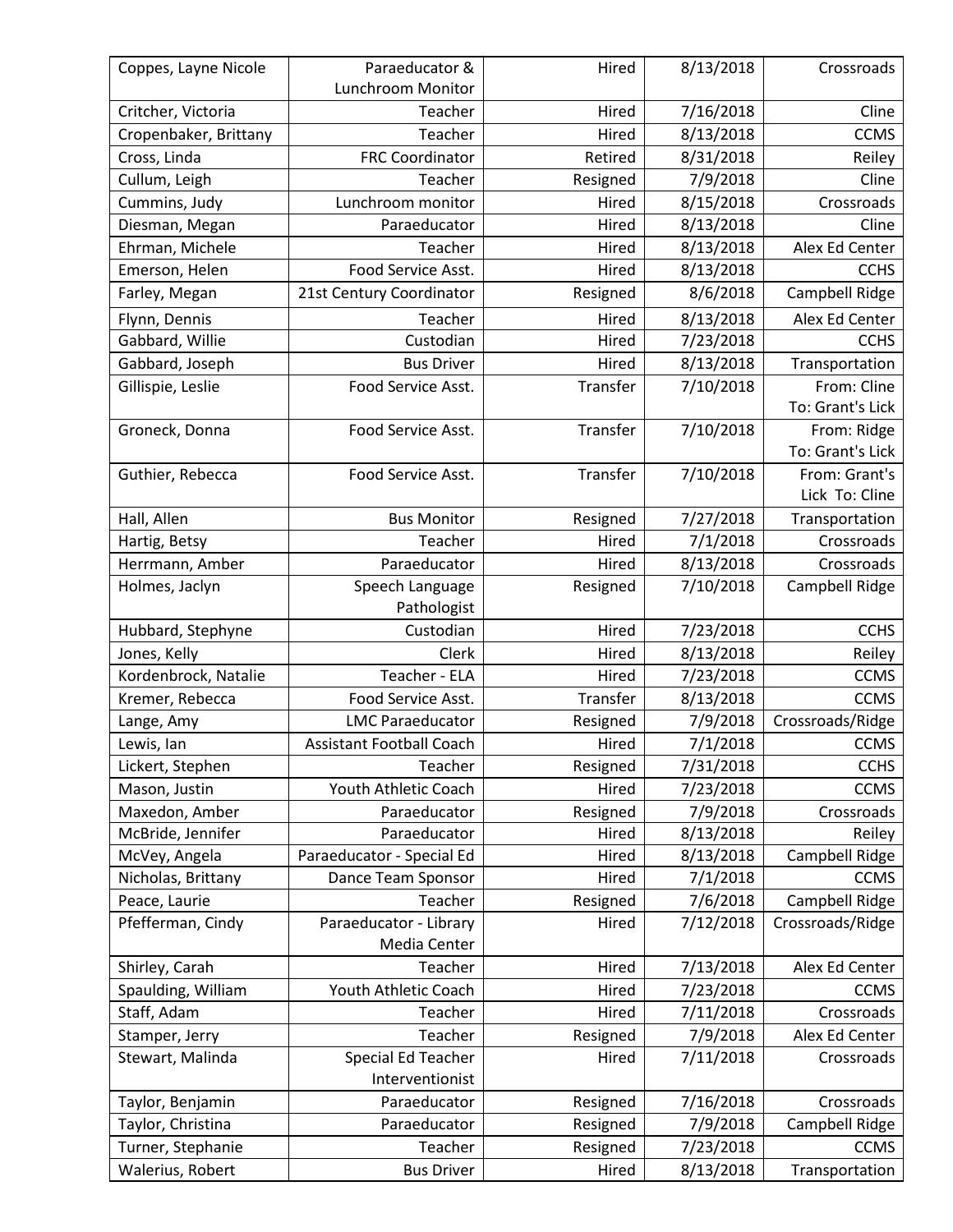| Walton, Jennifer   | Preschool Paraeducator<br>Hired    |                       | 7/16/2018   | Campbell Ridge |
|--------------------|------------------------------------|-----------------------|-------------|----------------|
| Warner, Jessica    | 8/13/2018<br>Paraeducator<br>Hired |                       | <b>CCHS</b> |                |
| Weber, Kimberly    | Special Ed -Instructional<br>Hired |                       | 7/10/2018   | District Wide  |
|                    | Coach                              |                       |             |                |
| Wesley, Lederrick  | Teacher                            | 7/16/2018<br>Resigned |             | Reiley         |
| White, Jared       | Teacher                            | Hired                 | 8/13/2018   | <b>CCHS</b>    |
| Witt, David        | Teacher                            | Retired               | 7/31/2018   | Alex Ed Center |
| Woolf, Dahna       | Paraeducator                       | Hired                 | 7/13/2018   | <b>CCMS</b>    |
|                    |                                    |                       |             |                |
| <b>Substitutes</b> |                                    |                       |             |                |
| Ammons, Terrin     | <b>Substitute Teacher</b>          | Hired                 | 7/12/2018   | District Wide  |
| Black, Dustin      | Substitute Bus Monitor             | Hired                 | 7/10/2018   | Transportation |
| Born, Jennifer     | Substitute Paraeducator            | Hired                 | 8/15/2018   | District Wide  |
| Erarbi, Barbara    | Substitute Teacher                 | Hired                 | 7/12/2018   | District Wide  |
| Geringer, Judy     | Substitute Paraeducator            | Hired                 | 7/26/2018   | District Wide  |
| Moore, Martha      | Substitute Teacher                 | Hired                 | 8/9/2018    | District Wide  |
| Tannehill, Molly   | Substitute Teacher                 | Hired                 | 7/12/2018   | District Wide  |
| Wehmeyer, Mary     | Substitute Teacher                 | Hired                 | 8/9/2018    | District Wide  |

# **Written Communications and Reports**

SBDM Minutes Public Relations Report Homeless Services Report School Related Field Trip Notifications Field Trip Report - Athletics Field Trip Report – Transportation Data Security Organizational Chart 2018-19

# **III. ACTION AGENDA**

# **Award of Bid for Surplus Bus**

18-079 Motion made by Mason, seconded by Williams, to award the purchase of surplus bus #11 to Dayton Independent Schools in the amount of \$2,000 per the recommendation of the superintendent.

VOTE: Winbigler-Yes; Williams-Yes; Kammerer- Absent; Fender-Yes; Mason-Yes. MOTION CARRIED.

# **Donation for Staff Appreciation/Recognition**

18-080 Motion made by Fender, seconded by Mason, that the donation of \$5,000 from David B. Morris for the staff appreciation/recognition program be accepted per the recommendation of the superintendent.

VOTE: Winbigler-Yes; Williams-Yes; Kammerer- Absent; Fender-Yes; Mason-Yes. MOTION CARRIED.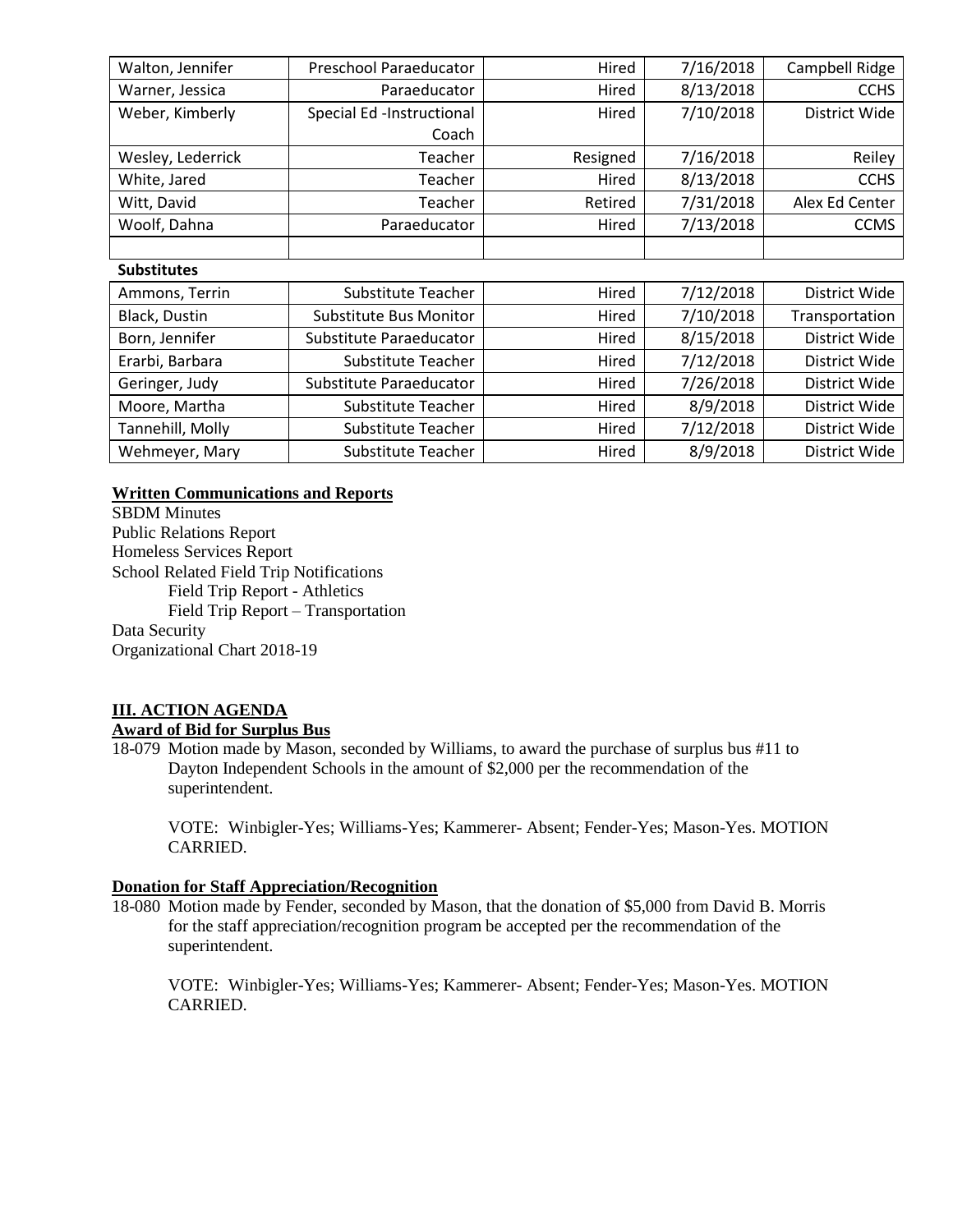# **BG#16-167 Campbell County High School Exterior Improvements Reroof and Fieldhouse and Stadium; Revised BG-1**

18-081 Motion made by Williams, seconded by Mason, that the revised BG-1 for BG#16-167 Campbell County High School Exterior Improvements be approved as presented per the recommendation of the superintendent.

VOTE: Winbigler-Yes; Williams-Yes; Kammerer-Absent; Fender-Yes; Mason-Yes. MOTION CARRIED.

### **Declare an Emergency Under KRS 44A.380 for Elevator Repairs at Campbell Co. Middle School**

18-082 Motion made by Williams, seconded by Mason, that the declaration of emergency under KRS 44A.380 for elevator repairs at Campbell County Middle School be approved per the recommendation of the superintendent.

VOTE: Winbigler-Yes; Williams-Yes; Kammerer-Absent; Fender-Yes; Mason-Yes. MOTION CARRIED.

# **Campbell County Intent to Participate in Community Eligibility Provision**

18-083 Motion made by Fender, seconded by Mason, that Campbell County's Intent to Participate in the Community Eligibility Provision for 2018-19 for Alexandria Educational Center and Crossroads Elementary be approved per the recommendation of the superintendent.

VOTE: Winbigler-Yes; Williams-Yes; Kammerer-Absent; Fender-Yes; Mason-Yes. MOTION CARRIED.

### **Campbell County Intent to Participate in the Child Adult Feeding Program (CACFP) for 2018-19**

18-084 Motion made by Mason, seconded by Fender, that Campbell County's Intent to Participate in the Child Adult Feeding Program (CACFP) for 2018-19 be approved per the recommendation of the superintendent.

VOTE: Winbigler-Yes; Williams-Yes; Kammerer-Absent; Fender-Yes; Mason-Yes. MOTION CARRIED.

#### **School Bus Maintenance Agreements**

18-085 Motion made by Fender, seconded by Williams to approve the school bus maintenance agreements with Fort Thomas, Bellevue and Dayton Independent Schools per the recommendation of the superintendent.

VOTE: Winbigler-Yes; Williams-Yes; Kammerer-Absent; Fender-Yes; Mason-Yes. MOTION CARRIED.

# **Extracurricular/Field Trip Agreements**

18-086 Motion made by Williams, seconded by Mason, to approve the extracurricular/field trip agreements with Fort Thomas and Silver Grove Independent Schools per the recommendation of the superintendent.

VOTE: Winbigler-Yes; Williams-Yes; Kammerer-Absent; Fender-Yes; Mason-Yes. MOTION CARRIED.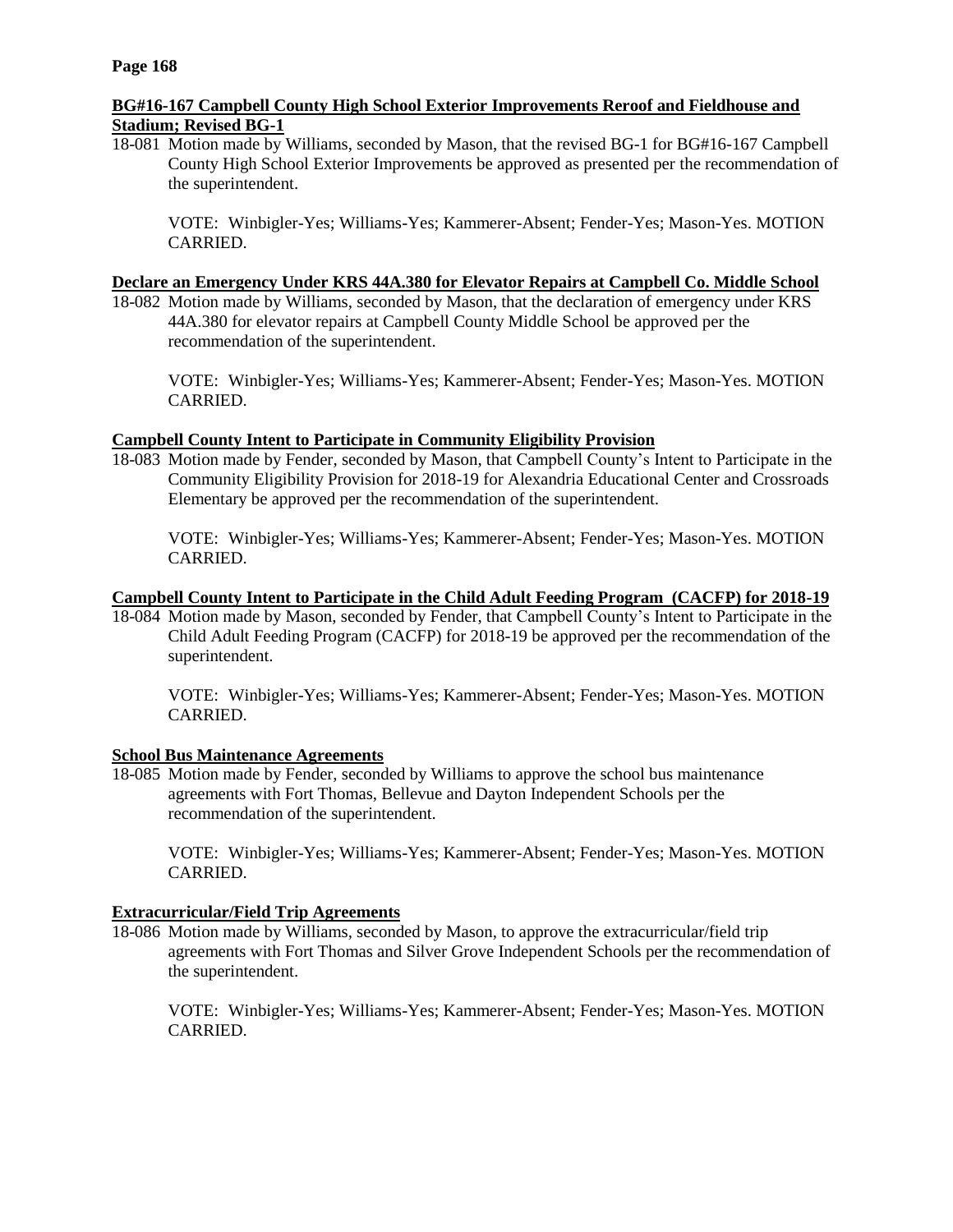# **Award of Bid for Chromebook Purchase Option for 2018-19**

18-087 Motion made by Fender, seconded by Williams, to approve the bid for the option to purchase Chromebooks from Firefly, based on their per unit proposals, for the 2018 -19 school year per the recommendation of the superintendent.

VOTE: Winbigler-Yes; Williams-Yes; Kammerer-Absent; Fender-Yes; Mason-Yes. MOTION CARRIED.

# **IV. CONSENT AGENDA**

18-088 Motion made by Mason, seconded by Williams, that the consent agenda be approved per the recommendation of the superintendent.

#### **Minutes**

July 16, 2018 – Regular Meeting

#### **Bills - Addendum**

General Fund # 130135-130260 as listed in the Orders of the Treasurer

#### **Bills – Regular**

General Fund # 130261-130439 as listed in the Orders of the Treasurer

### **Treasurer's Report**

|                           |                          |                               | Campbell County Board of Education |               |                  |
|---------------------------|--------------------------|-------------------------------|------------------------------------|---------------|------------------|
|                           |                          | Treasurer's Report            |                                    |               |                  |
|                           |                          | For Month Ended July 31, 2018 |                                    |               |                  |
|                           |                          |                               |                                    |               |                  |
|                           | <b>Beginning</b>         |                               | <b>Expenditures</b>                |               | <b>Ending</b>    |
| <b>Fund</b>               | <b>Balance</b>           | <b>Revenues</b>               | <b>Salaries</b>                    | <b>Others</b> | <b>Balance</b>   |
|                           |                          |                               |                                    |               |                  |
| General                   | 10,472,133               | 1,150,665                     | (451, 572)                         | (854, 387)    | 10,316,839       |
|                           |                          |                               |                                    |               |                  |
| <b>Sick Leave Retire.</b> | 168,257                  |                               | 0                                  | 0             | 168,257          |
|                           |                          |                               |                                    |               |                  |
| <b>Committed Funds</b>    | 400,000                  |                               | $\Omega$                           | $\Omega$      | 400,000          |
|                           |                          |                               |                                    |               |                  |
| <b>Special Revenue</b>    | $\overline{\phantom{0}}$ | 352,243                       | (68,001)                           | (38, 368)     | 245,875          |
|                           |                          |                               |                                    |               |                  |
| <b>District Activity</b>  |                          | 147,742                       |                                    | $\Omega$      | 147,742          |
|                           |                          |                               |                                    |               |                  |
| <b>Capital Outlay</b>     | 173,828                  | 222,500                       | $\Omega$                           | $\Omega$      | 396,328          |
|                           |                          |                               |                                    |               |                  |
| <b>Building</b>           | 156,418                  | $\Omega$                      | $\Omega$                           | $\Omega$      | 156,418          |
|                           |                          |                               |                                    |               |                  |
| <b>Construction</b>       | 329,913                  | 0                             | $\Omega$                           | $\Omega$      | 329,913          |
|                           |                          |                               |                                    |               |                  |
| <b>Debt Service</b>       |                          | 450,598                       | $\Omega$                           | (1,691,690)   | (1,241,092)      |
|                           |                          |                               |                                    |               |                  |
| <b>Food Service</b>       | 148,598                  | 5,969                         | (12, 333)                          | (24, 970)     | 117,264          |
|                           |                          |                               |                                    |               |                  |
| Totals*                   | \$11,849,147             | 2,329,718                     | (531, 905)                         | (2,609,415)   | \$<br>11,037,544 |
|                           |                          |                               |                                    |               |                  |

\* Cash and cash equivalents in all funds include approx. \$380,545 in investments and certificates of deposits yielding 0.615% and the remainder in interest-bearing checking accounts yielding 1.05%.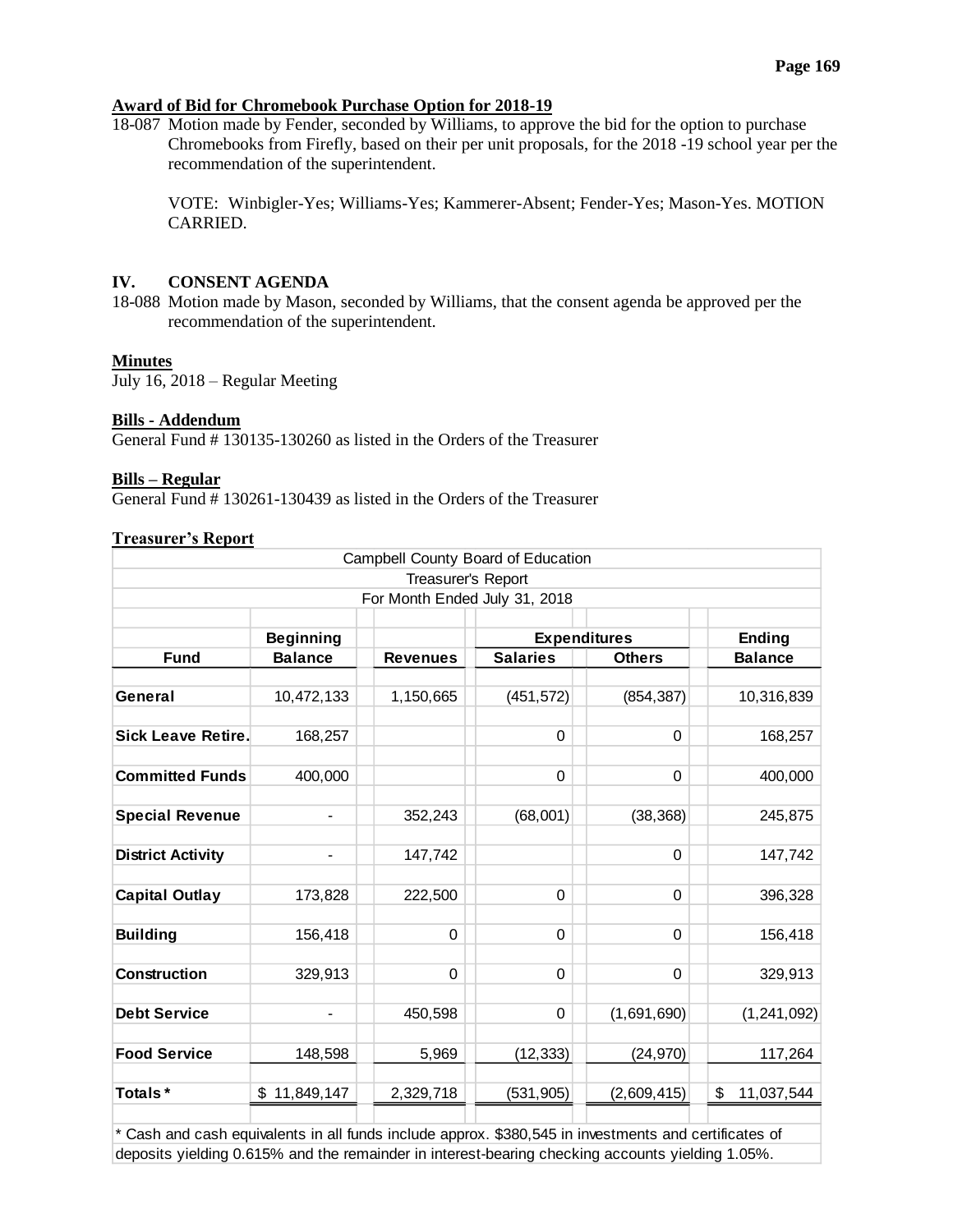**Page 170**

### **Leave of Absence Requests**

David Enzweiler, Principal at Grant's Lick Elementary, from July 10, 2018 through July 19, 2018 for FMLA.

Shelly Hegyi, Teacher at Campbell County High School, Intermittent leave from August 15, 2018 through June 30, 2019 for FMLA.

Rachel McConnachie, Instructional Coach at Central Office, from July 12, 2018 through July 26, 2018 for FMLA.

Corrie Posinski, Teacher at Campbell Ridge Elementary, from August 13, 2018 through November 5, 2018 for FMLA.

Tracy Ruff, Bus Monitor at Transportation, from August 13, 2018 through September 17, 2018 for FMLA.

Connie Ryle, Principal at Cline Elementary, from July 16, 2018 through July 20, 2018 for FMLA.

Donna Schwartz, Paraeducator at Campbell County Middle School, from August 13, 2018 through September 14, 2018 for FMLA.

Deborah Smith, Bus Driver at Transportation, from August 13, 2018 through September 10, 2018 for FMLA.

Megan Vonhandorf, Homeless Coordinator, District Wide, from July 9, 2018 through September 18, 2018 for FMLA.

# **Medicaid Contract**

The Medicaid School-Based Health Services (SBHS) program assists districts in seeking reimbursement for covered health services listed on Individual Education Plans (IEPs) of children who are eligible under both Individuals with Disabilities Education Act (IDEA) and Medicaid.

Campbell County would continue to work with KSBA as our third party biller. The cost to CCS for receiving this service is 10% of the actual Medicaid reimbursement to the district.

# **KDE Assurances 2018-19**

This document is required by the Kentucky Department of Education (KDE) and must be approved by the Board of Education. There are numerous assurances, some of which include: provision of services as required to disadvantaged children, migrant children, neglected and delinquent children, limited English proficient students, immigrant students, and homeless students. We will provide high quality teachers and principals. Technology funds will be used to improve student achievement. Safe and Drug free funds will be used to foster a safe and drug free learning environment. Carl D. Perkins funds will be used to improve academic and technical skills for students in vocational programs. Flex Funds will be used in accordance with state regulations for Professional Development, Textbooks, Gifted and Talented, and Extended School Services

# **Superintendent's PGP**

Approval of the Superintendent's PGP for the 2018-19 school year.

# **Special Needs Agreements for Educational Services**

The Director of Special Education submitted contracts with North Key Community Care and Northern Kentucky Community Action Commission (NKCAD-Head Start).